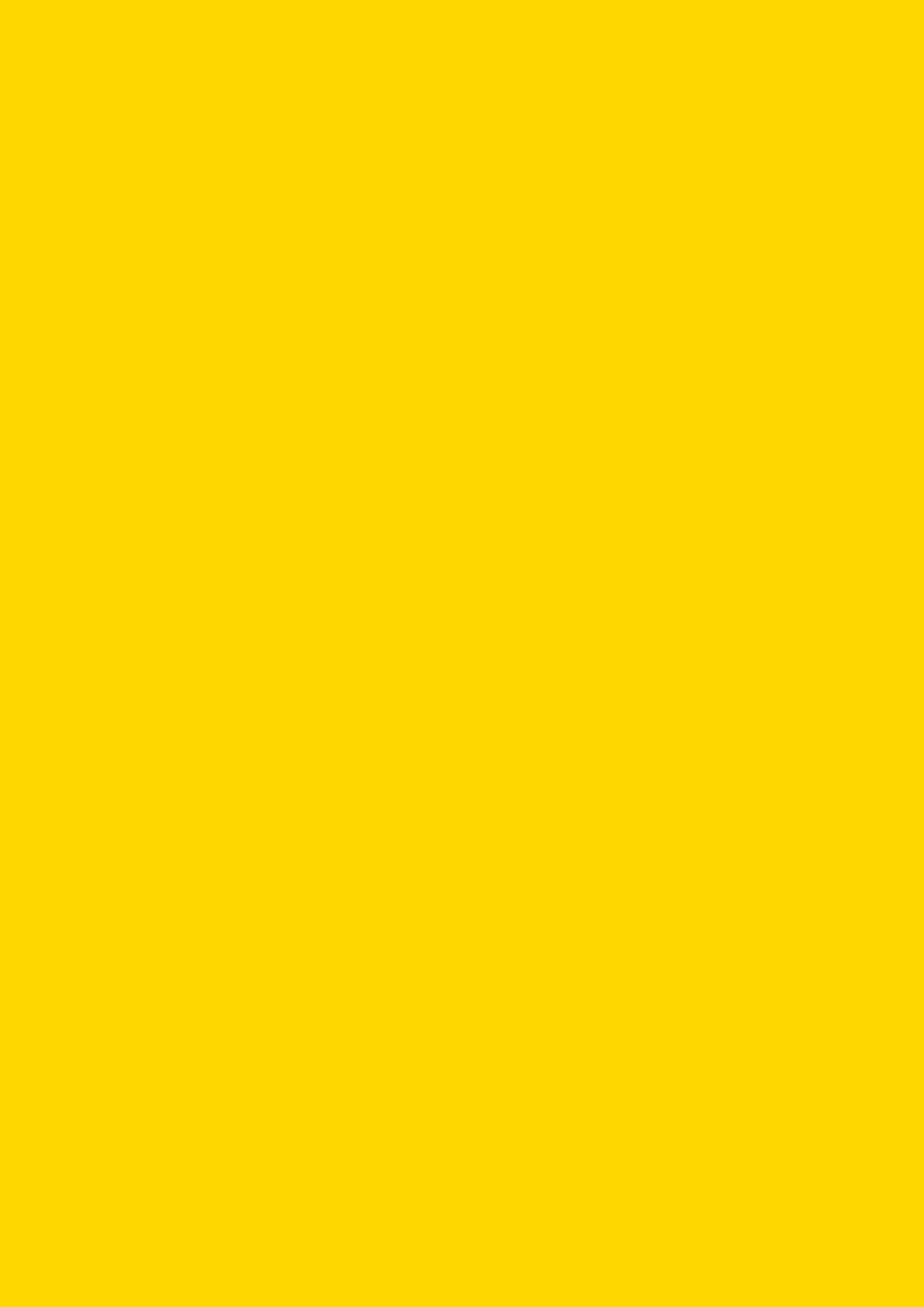

### Foreword

There's no doubt we are at a landmark point in automotive history as we move to a future of alternatively fuelled vehicles (AFVs). With the government's recent announcement that the sale of new petrol and diesel vehicles will be banned by 2030 – 10 years earlier than planned – that future isn't far away. Today, the adoption of AFVs is increasing at pace as we are on our journey to 2030 and it's vital businesses have the right support they need to embrace an electric future.

There's a huge amount of noise in the media, from government and by drivers themselves on the topic of electric vehicles (EVs). For some this is exciting, others daunting and for many, understandably, an area of confusion. From charging through to cost and maintenance, there's a myriad of considerations and a wealth of information out there which will inevitably evolve as the technology does. One area which shouldn't be overlooked within this is driver training.

It's vital that businesses and drivers adapt to ensure they remain safe on the road in EVs, are legally compliant and can achieve cost efficiencies where possible. There isn't necessarily going to be a one-size-fits-all answer to this, as businesses of different shapes and sizes will have varying requirements for EVs and their drivers. Businesses will therefore move at different speeds towards full EV adoption. What is certain is that safety needs to remain a number one priority for all businesses, and it will remain ours at Drivetech, whatever the power source of the vehicle.

We have just celebrated Drivetech's 30th anniversary and we are witnessing the single biggest change in automotive history with the adoption of EVs and the move to 2030. It's an exciting time to be working in the automotive industry and I'm proud to be on this journey with our corporate customers. This white paper gives an overview of the current EV landscape, some key considerations for fleets and the role of driver training. I hope you find it a useful tool to support your business plans on the road to 2030.

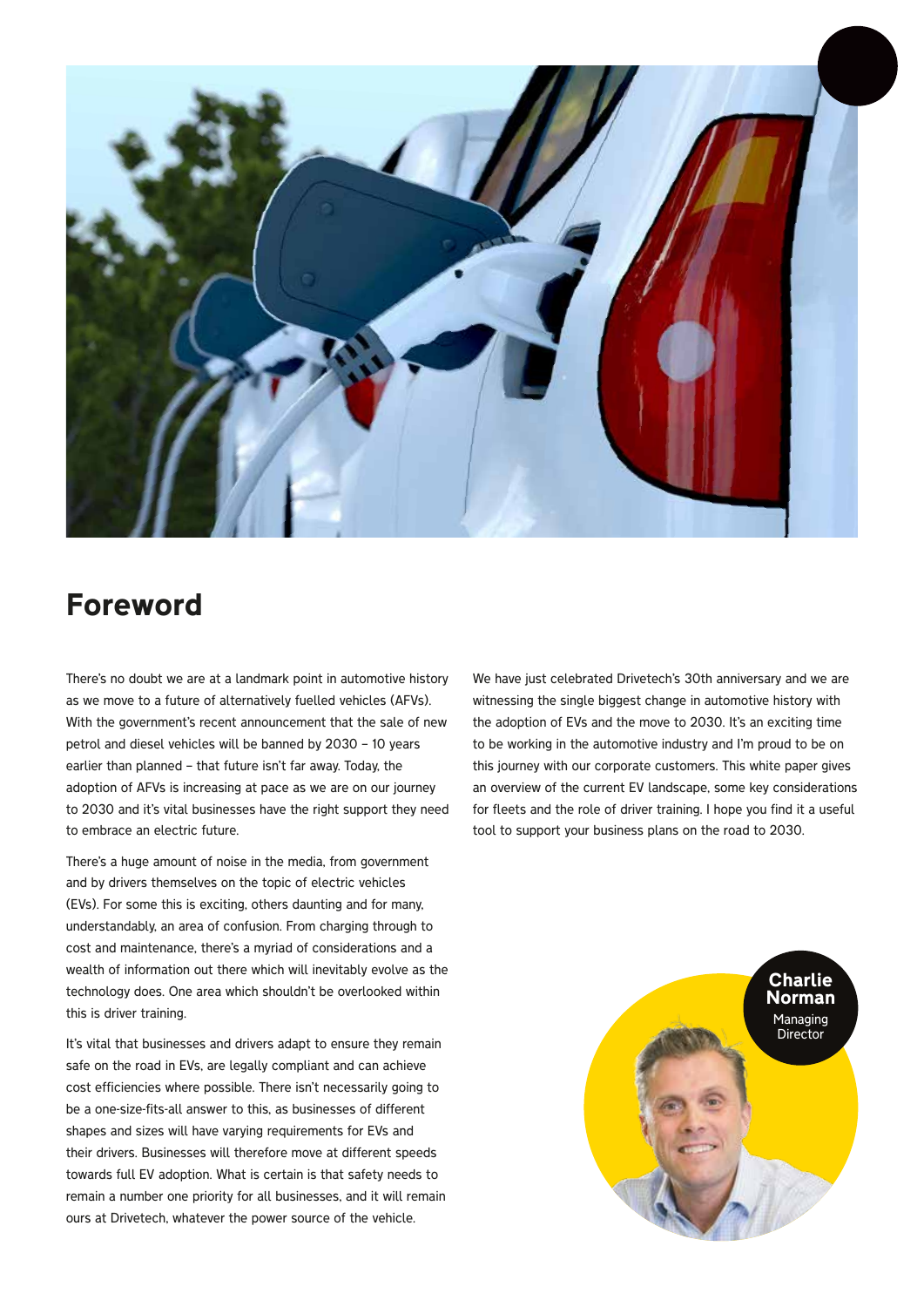

### The Future is Now

The 2030 date for the government's ban on the sale of new petrol and diesel vehicles might seem like a consideration for the future but we can't overlook the change that is happening now. There are already in excess of 770,000 alternatively fuelled cars on the UK's roads and almost 59,000 AFV commercial vehicles. Almost 100,000 are electric vehicles and this figure continues to grow\*. The September 2020 plate change saw a surge in EV registrations (21,903), up 184.3% year-on-year (SMMT, October 2020).

A recent poll of 17,628 motorists by the AA and ITV's Tonight programme said nearly half (47%) would switch to electric vehicles. Fleets are embracing this change as well. According to the findings of the AA's 2019 – 2020 Operational Fleet Insight Report, in partnership with Rivus, over half of respondents expected to convert their fleets to EV in the next five years, which was up 22% year-on-year.

As the government's £1.3bn commitment to roll-out more charging points pays off, coupled with improvements in EV technology and a wider choice of vehicles on the market, the EV revolution is set to pick up pace.

#### The EV Opportunity Today

Aside from the obvious environmental benefits, there are cost and well-being gains to be achieved from adopting EVs today.

A key factor for the increasing take-up of EVs with fleet drivers is financial. Pure EVs are not subject to any Benefit-in-Kind (BiK) tax for 2020/21, irrespective of the date the car was registered. In 2021/22 the BiK rate is set at 1% and just 2% for 2022/23. Furthermore, the government's Plug-In Car Grant gives buyers of all-electric cars costing up to £50,000 a 35% grant to pay for the purchase up to £3,000.

Financial support is also available for drivers wanting to install a home charging point for an EV. If they have an eligible electric vehicle, they could get up to £350 off the cost of buying and installing the charger.

One of the lesser known benefits of EVs is increased driver wellbeing. A 2018 study by the London Electric Vehicle Company showed that the quieter driving environment of an EV has significant mental health benefits. Drivers are able to concentrate better behind the wheel and find the experience more relaxing.

### Did You Know?

- It was around 1832 that Scotsman Robert Anderson designed the first crude EV
- In 1865 Frenchman Gaston Plante invented the rechargeable battery
- English inventor Thomas Parker built an electric car in 1884
- In 1971 EVs were thrust into the moonlight when NASA's electric Lunar rover made a journey on the moon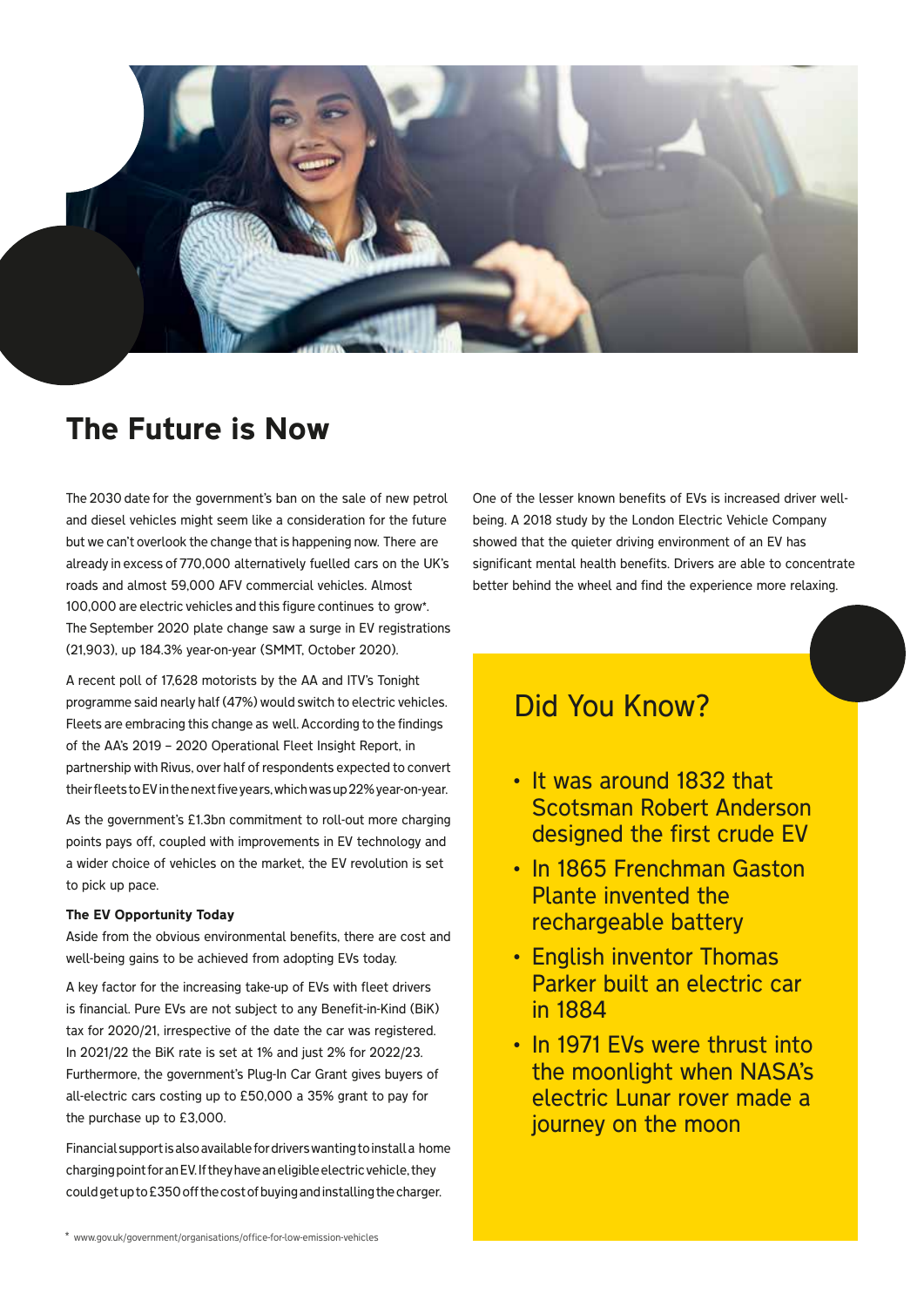

### Supporting the Nation's Drivers

As fleets begin or progress their EV journeys it's vital that safety remains a top priority, as it has done up to this point. This means making sure drivers are well equipped to understand the unique way an EV operates, the car's capabilities and limitations, how to maintain one and the optimum driving strategies to maximise safety and efficiency.

The technology of EVs means they have clear driving differences compared to 'traditionally' fuelled vehicles. For example, EVs instantly accelerate as they don't have manual gears and this instant power can cause safety risks for untrained drivers. Regenerative braking is another clear development that faces EV drivers. This has an impact when pressure is taken off the accelerator and the car slows down instead of coasting which can add risk in terms of stopping distances.

Providing driver training for your fleet is one of the most effective ways of reducing such risks for your drivers and, ultimately, saving lives. Beyond this, driver training can also help improve a driver's mindset and save money by conserving power used.

It is only with the right driver education that an EV transition project that an organisation undertakes will be smooth and successful. The importance of awareness and engagement among staff cannot be underestimated.

Key Steps to Preparing Your Fleet for EV Driving

Education – make sure your drivers receive targeted education to ensure your electrification strategy is a success. On a basic level they will need to know how to practically use the car and how to charge it.

Training – this can come in the form of online and classroombased workshops to suit the business needs, as well as on-road sessions, all with an experienced trainer. Ideally drivers should receive EV training before they get the keys, so they are prepared as best as possible to drive safely and efficiently.

Mindset – understandably there will be some uncertainty among drivers around moving to EVs and in many cases driver mindset is considered the biggest barrier to adoption. Through the right driver training and support you can ensure preconceptions or uncertainty is a thing of the past. We can work with your business and individual drivers to make sure there is a positive mindset towards EV and any concerns are addressed.

### Top Three Tips for Efficient EV Driving

- Avoid unnecessary acceleration and braking by reading the road ahead
- Keep a check on your speed – the higher the speed the more energy consumed
- Switch to eco mode many vehicles will have a range of eco features to ensure smarter and more efficient driving so make the most of them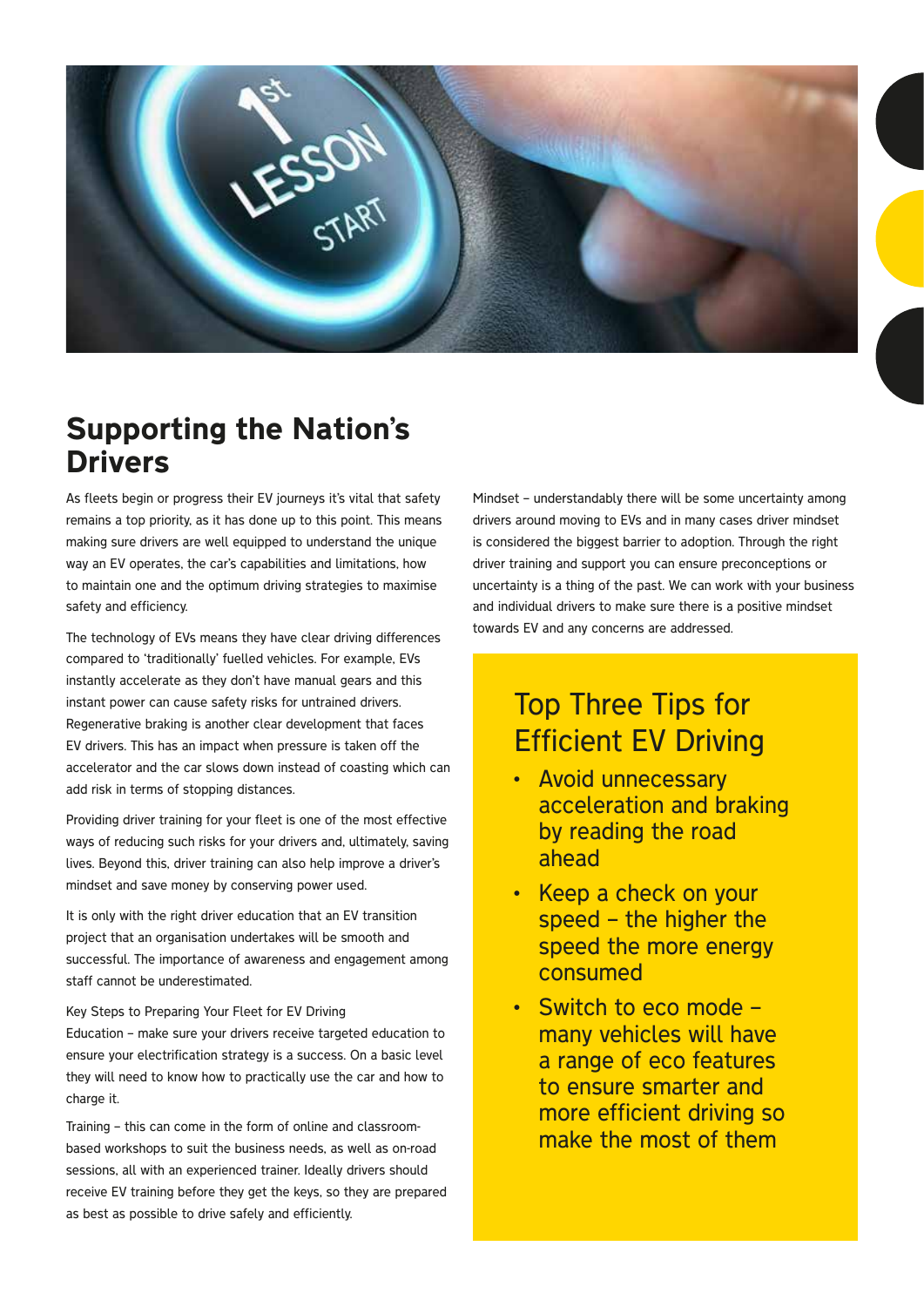### Industry Insight: The Four Steps to Going Electric

Industry expert and fleet consultant Jon Burdekin shares his four steps to transitioning a fleet to electric vehicles.

With the government ban on the sale of new petrol and diesel vehicles from 2030 (and plug-in hybrids from 2035), the next 3 - 5 years will see an influx of company car drivers moving into electric vehicles for the first time.

Companies will need a plan to transition all of their fleet over to EVs by this deadline. This can broadly follow four phases:

### Evaluation | Analysis 2025 Fleet 2030 Fleet **2222222**  $\overline{\mathbf{z}}$ ..... **END** Scoping out the current landscape and

developing a phased plan to establish when each driver could make the switch.



Putting the plan in place and implementing the support infrastructure required for adopting EVs into the fleet.

Along this journey, a constant thread is the requirement for extensive driver education. Employers have a duty of care to ensure their drivers are well educated in all aspects of EV driving, and fully understand the new technology, including:

- $\sqrt{}$  How to drive safely
- $\checkmark$  How to charge vehicles
- $\checkmark$  How to maximise the range of their vehicle
- $\vee$  Understanding all of the new technological features exclusive to EVs
- $\checkmark$  Tips and techniques to become a confident and knowledgeable EV user



Doing the maths and using Whole Life Costs to work out what savings (financial & carbon) will be made by moving to electric.

### Transition and Development of the Contraction



Turning an EV fleet into 'business as usual' – with amended fleet policies, reporting measures and operational aspects such as EV hire cars and insurance.

Clearly EV familiarisation for drivers will play a crucial part in fleets adopting these vehicles, helping to reduce accidents, reduce charging spend and improve driver experience of the new technology. Jon Burdekin is Owner and Managing Director of Jon Burdekin Fleet Consulting Ltd and has over 27 years' experience in the UK leasing and fleet finance industry. Jon works with a range of businesses to

support them with the adoption of new vehicles, most notably with the conversion to EVs fleets.



Jon Burdekin MD of JBFC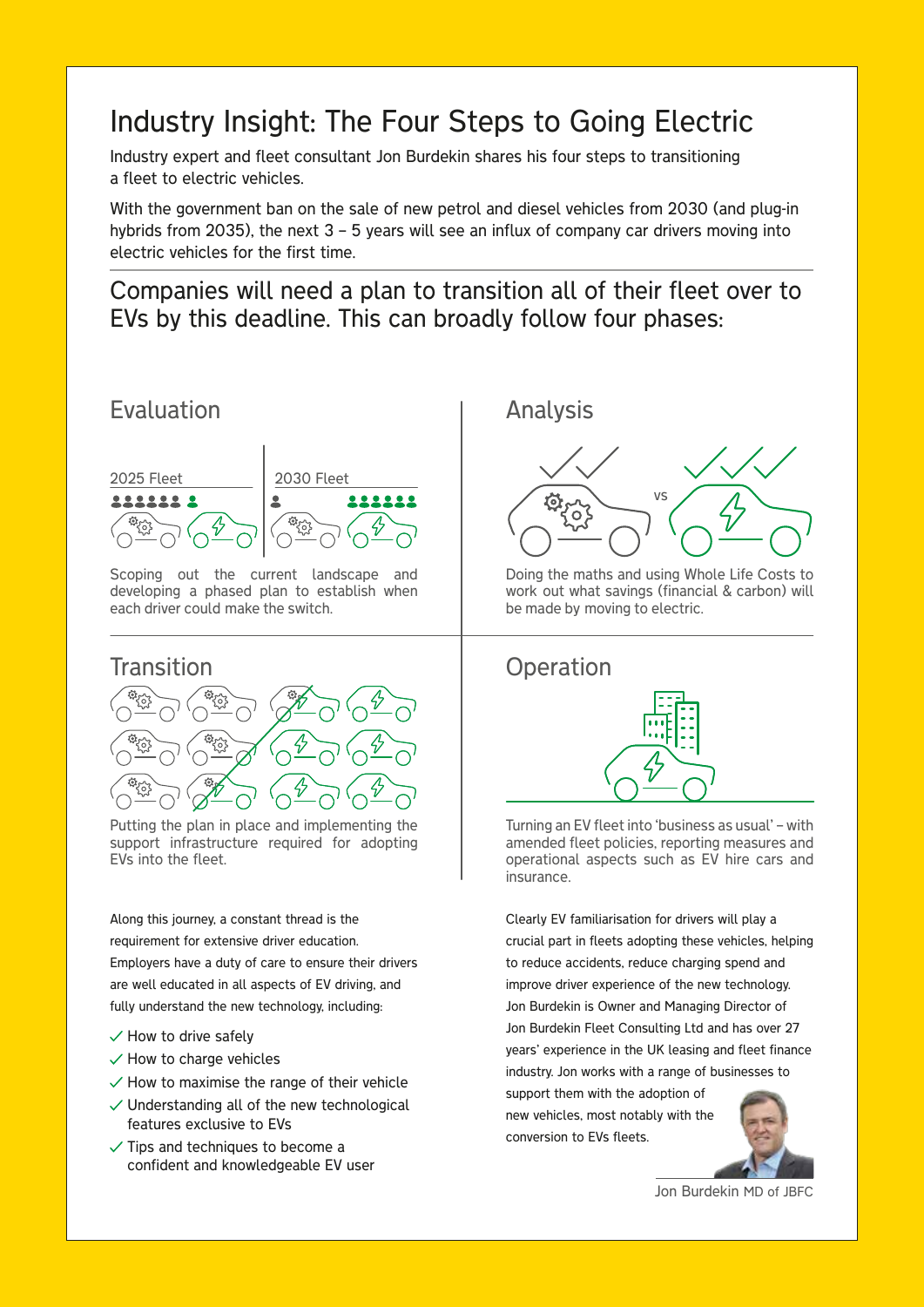

### EV Myths: True or False?

As we absorb the ever-evolving information on EVs whilst technology and regulation advances at pace, opinions are being formed and it can be difficult to separate fact from fiction. To save you time, we've dispelled some of the common EV misconceptions so you can focus on the truth and make the right judgements for your fleet.

#### EVs are more dangerous than petrol or diesel: FALSE

There is no evidence that EVs are any more prone to being involved in a road accident than petrol or diesel vehicles. Safety may be a concern because EVs are silent, so with no engine noise could be harder for pedestrians to be aware of as a car approaches. All four-wheel EVs have to be fitted with an acoustic vehicle alert system which must sound when reversing or travelling below 12mph.

#### EVs are slower than petrol or diesel cars: FALSE

You can comfortably travel at legal road speed limits in an electric vehicle. In fact, they accelerate more quickly, so might feel faster to drive. Also never fear if you have professional racing in mind! Formula E is an example of the speed capabilities of EVs. The Gen2 car can accelerate from 0-100km/h in 2.8 seconds, with a top speed of 280km/h.

#### You can't do long journeys in an EV: FALSE

Battery technology is advancing all the time. There are a range of models on the market that can do in excess of 250 miles on one charge. Bear in mind you would be unlikely to travel this far without a break anyway and these breaks provide charging opportunities. As 68% of journeys we make each year are under five miles (Energy Saving Trust), this isn't an issue very often. Conserving battery power is also possible with efficient driving and driver training can support with this.

### The UK energy grid won't cope with mass charging of EVs: FALSE

There is enough energy capacity to cope if everyone was charging an EV overnight. National Grid estimates that demand would only increase by 10% in this scenario, which is within the range of manageable load function.

#### You can find out more at www.nationalgrid.com

### EVs are more expensive than petrol and diesel equivalents: FALSE

Upfront costs may be more expensive while the technology develops over time (remember there is government support available) but the whole life costs are lower as they are cheaper to run.

#### Find out more here www.gov.uk/plug-in-car-grants

#### Not enough EV charging points: FALSE

Ok, so the UK's not where it needs to be for 2030 yet but we have a decade to get there. New charge points are being added daily and there are now over 35,000 connections in the UK (Zap-Map, November 2020). The UK's first electric forecourt from GRIDSERVE is now open and the government has committed £1.3bn to accelerate the roll-out of charging points.

#### You can use this charge point map to plan a route www.zap-map.com/live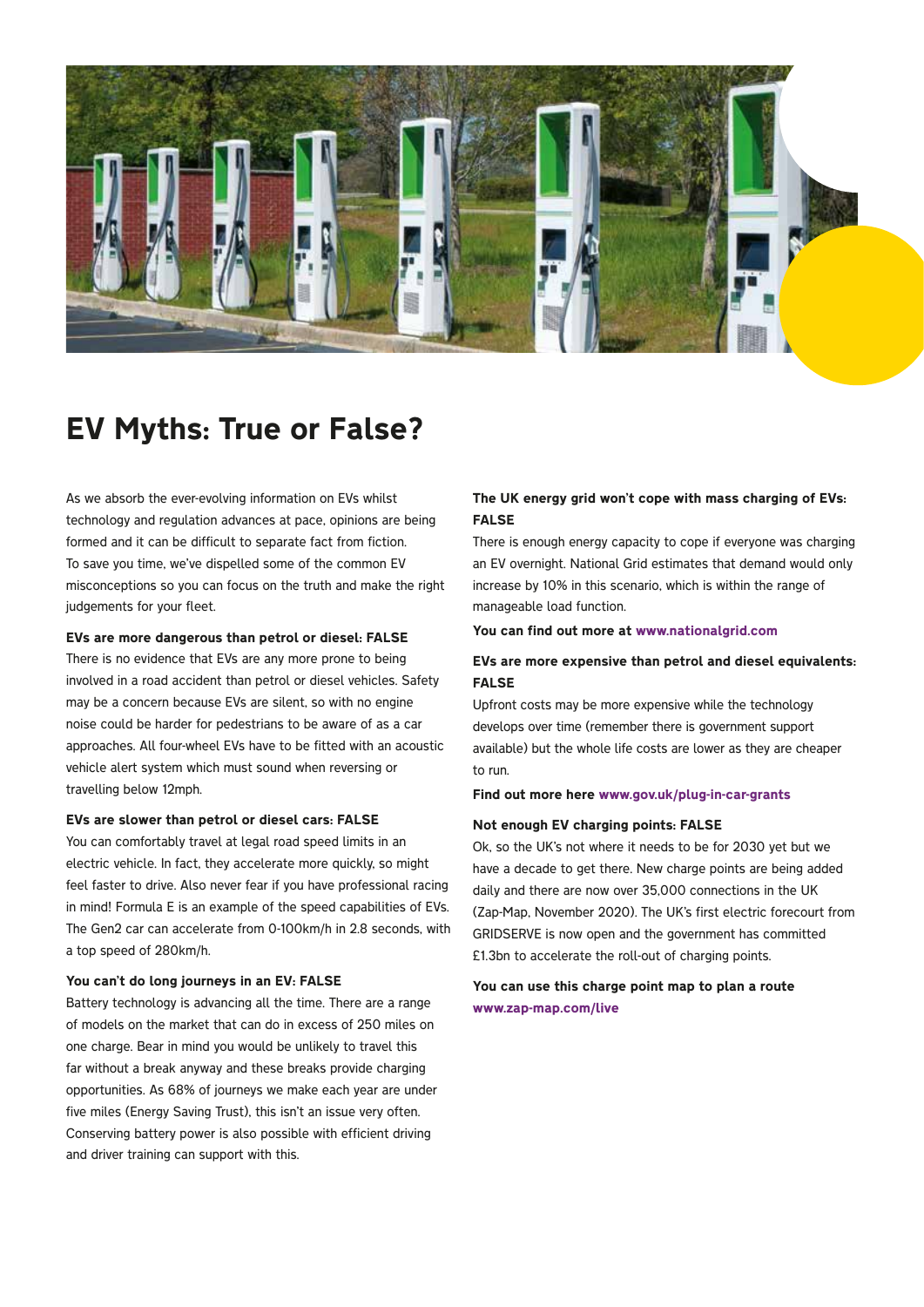### Spotlight on E-scooters

Cars and vans aren't the only form of electric transport that is growing in popularity. E-scooters are becoming a more common sight as rental trials were approved to take place across the UK in summer 2020. London has recently confirmed it will allow e-scooter rental trials to go ahead in the city from spring 2021, so we expect to see further growth.

The trials have been approved in a bid to boost more environmentally friendly modes of transport. In cities the idea is they are a micromobility solution, an alternative to public transport. The trials got approved in the middle of the pandemic, when it was key to reduce overcrowding on public transport more than ever.

However, the widespread availability of e-scooters on the roads of British towns and cities is causing increasing controversy and issues for policing. Here, Charlie Norman, Managing Director at Drivetech, discusses the emergence of public e-scooter trials in the UK and the challenge for the police.



With grateful thanks to TIER for permission to use this photograph.

"The Government has been wrestling with the question of 'micromobility' – which includes e-scooters – for some time. Britain has lagged behind other countries such as Germany, France, Austria and Switzerland where use is currently permitted, although laws and regulations differ by country.

"The challenge to the police, however, is potentially substantial. Some types of scooter can be programmed to exceed 70 km/h, although scooters in the rental trials are limited to 25 km/h. The current highway infrastructure in most towns and cities does not have the widespread provision of cycle lanes which are probably the environment to which they are best suited, leaving the rider to choose between breaking the law and using the footpath (where they represent a danger to others) or taking to the road (where they represent a danger to themselves).

"The law in relation to e-scooters is complex and will need to evolve quickly. They are currently classified as Personal Lightweight Electric Vehicles (PLEVs), and in the eyes of the law they are subject to a similar rigorous regulation to that which covers larger vehicles: MOT, tax, licensing etc. The pilot rental schemes dictate that riders must be over 16 and possess at least a provisional driving licence to hire a PLEV – but private use of your own scooter on the road remains an offence in all circumstances, with the potential to lead to a fine of £300 and six penalty points.

#### Hazards and Criminal Uses

"There are plenty of potential hazards. First, there is the safety of the vehicle itself. They have small wheels, limited suspension, a very low centre of gravity and a riding position that is unfamiliar to many. The requirement to operate them with both hands seriously diminishes the rider's ability to give hand signals; they are generally faced with a choice of indicating or braking – not both.

"There are also important questions surrounding the lack of preparedness of many riders to use the equipment. Many if not most riders will receive no instruction whatsoever before moving onto busy streets full of vehicles of all sizes, and with no requirement for any safety equipment such as a helmet, lights or high-visibility clothing.

#### Looking Ahead

"The government's desire to catch up with other countries is understandable and the potential for e-scooters to help move populations around in a socially distanced way is undeniable. But, care will be required to manage the risk that the growth of micromobility isn't accompanied by a hike in casualties or a source of fresh tension between the police and (predominantly younger) road users.

"If we are to see a continued growth in micromobility, then it should be accompanied by provisions to ensure that riders are better prepared and protected and that the role of the police is clear. Short cuts taken at this time could have deadly consequences further down the line.

"We urge any businesses that are in locations undertaking trials, now or planned for the future, to make sure staff are properly equipped with the right knowledge and training to use e-scooters in the safest way possible. We have been developing packages to support our customers, so talk to us about your business needs now and keep safety top of the agenda."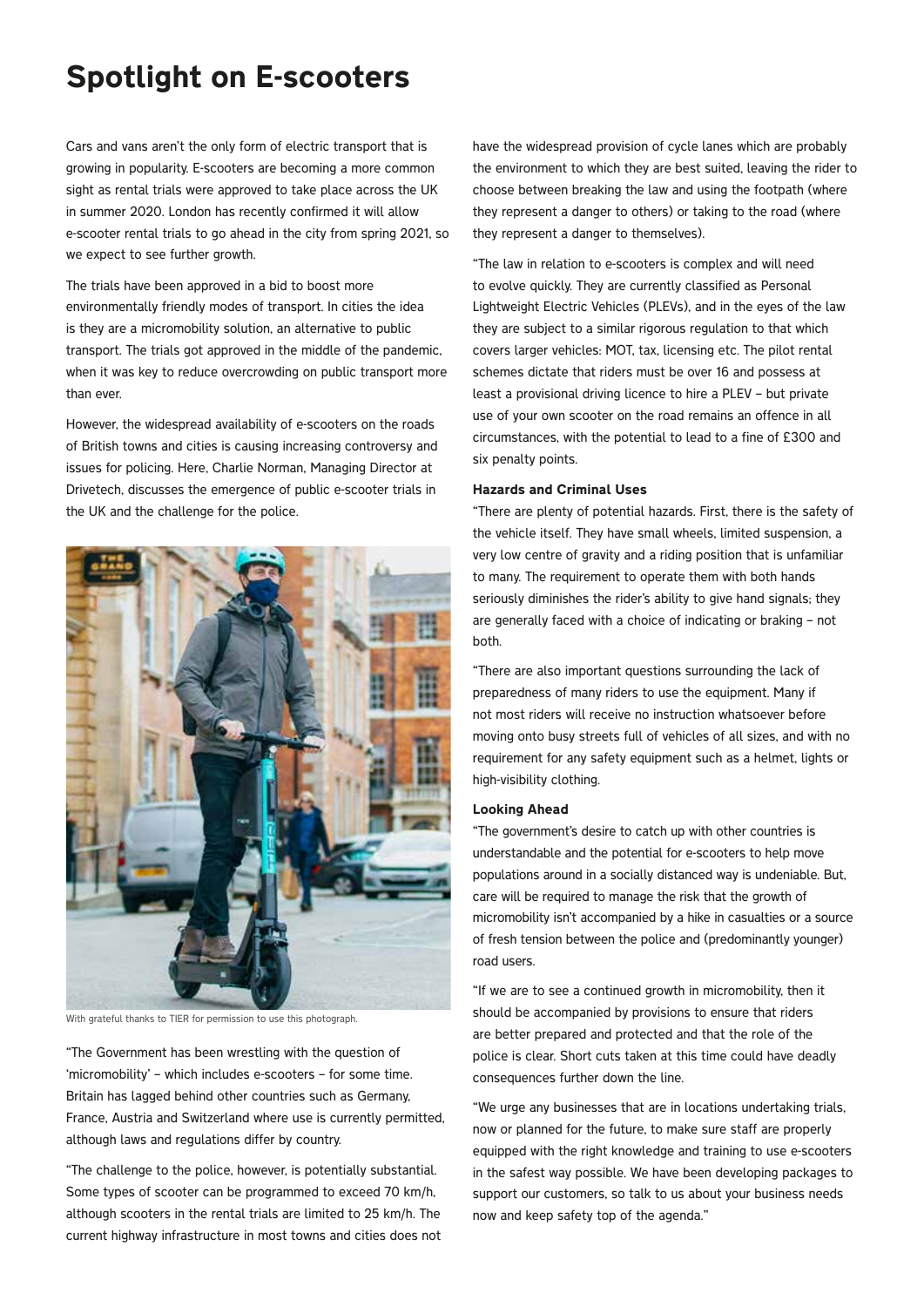

### Thinking Bigger…

When thinking about electric vehicles, attention often goes straight to cars, but buses, trucks, vans and HGVs can't be overlooked. All fleets with larger vehicles will be playing their part in the journey to 2030 and the transition to electric. Driver training will be more important than ever to maintain safety, well-being and to embrace alternative power sources.

#### Buses

With over 4 billion passenger journeys on local bus services each year, plus widespread private use, the possibilities for going electric are vast. (Department for Transport, October 2020). Transport Secretary Grant Shapps, said: "Buses carry more people than any other form of public transport in the UK, and with 200 electric buses able to offset 3,700 diesel cars, it is clear they have a crucial role to play in bringing down emissions."

Bus drivers must be highly skilled to deal with some of the pressures they can face and the responsibility they hold. Ongoing training is vital to adapt to new power sources safely and help drivers maintain the right mindset to remain calm throughout the variables in their work.

#### Light Commercial Vehicles

Around 3.4 million people use vans for work, with light commercial vehicles (LCVs) supporting around 10% of the UK's workforce. There are over 4.5 million vans on the roads and there's been 59% growth in the LCV sector since 2000 (SMMT). One of the biggest challenges with LCVs is that inexperienced drivers can overlook the fact that vans are not designed to be

driven the same as a passenger car and this is when accidents can happen. This same challenge is faced with the move to EVs and it is through driver training that employees will understand how to optimise safety and adapt to new power sources.

However, the journey for LCVs has already begun. Indeed, SMMT data released in October reported that 10,300 electric vans alone have been registered in the UK so far in 2020.

#### Heavy Goods Vehicles

There are over 501,000 heavy goods vehicles registered in the UK and their number is increasing. At the end of 2019 new HGV registrations were up a significant 11% year on year (Department for Transport, April 2020). The drivers of these vehicles are the lifeblood of getting our goods safely from A to B yet driving a heavy goods vehicle (HGV) can be one of the most dangerous occupations. Training is vital in optimising safety and, importantly, the well-being of drivers. As well as the technology of the vehicle and changing power sources, training needs to be tailored to the unique challenges these drivers face on a daily basis. There are some HGV operators exploring the use of hydrogen fuel but this currently involves a bespoke on-site facility. The infrastructure for this option is not yet under consideration but it could be another option for the future.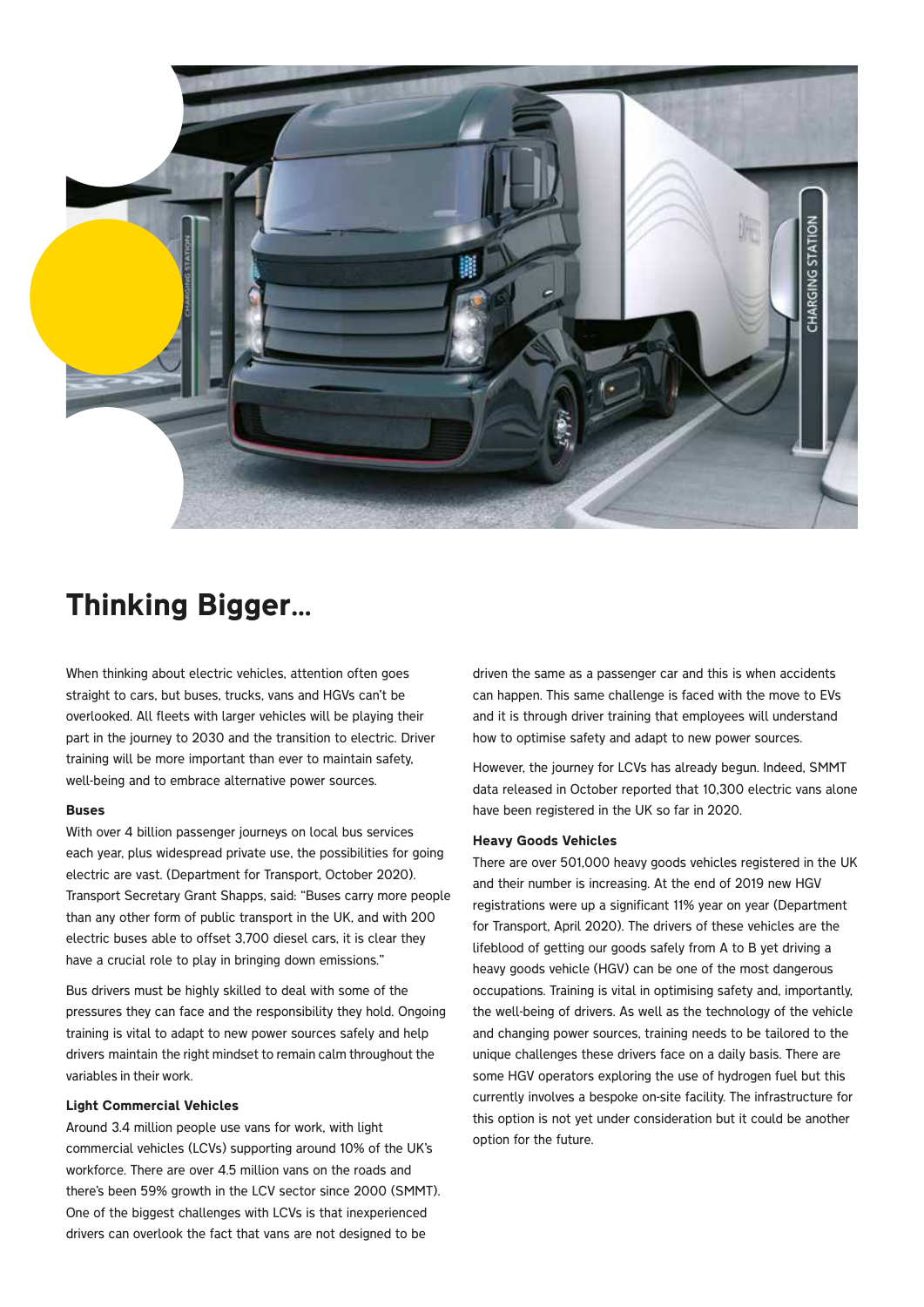### **Conclusions**

What unites all fleets, is prioritising the safety of their drivers and other road users and this is regardless of the power source of the vehicles. The journey to 2030 – and the government's ban on the sale of new petrol and diesel cars – will take different roads for all businesses. While some have started the transition to EVs, others have yet to explore alternatively fuelled vehicles but businesses can be reassured that the end goal is the same for all and the right support is available.

Driver training plays a key role in keeping safety top of the agenda over the next decade and beyond. The spotlight is often shone on vehicle technology, charging infrastructure and cost but we must not overlook the safety of drivers and other road users and the importance of driver mindset. Equipping drivers with the knowledge and skills to drive EVs – which are a completely new technology for many – safely and efficiently and to make the right decisions on the road at all times is vital.

The rapid automotive change we are all experiencing presents opportunities for fleets and will set apart those businesses who are able to adapt and innovate. Looking ahead, the future is an exciting one and now is the time to take stock, analyse fleet operations and surround your business with the right partners who can make your EV plans a reality while keeping everyone safe.

### Sources of further information:



www.goultralow.com

www.gov.uk/government/organisations/ office-for-low-emission-vehicles

www.smmt.co.uk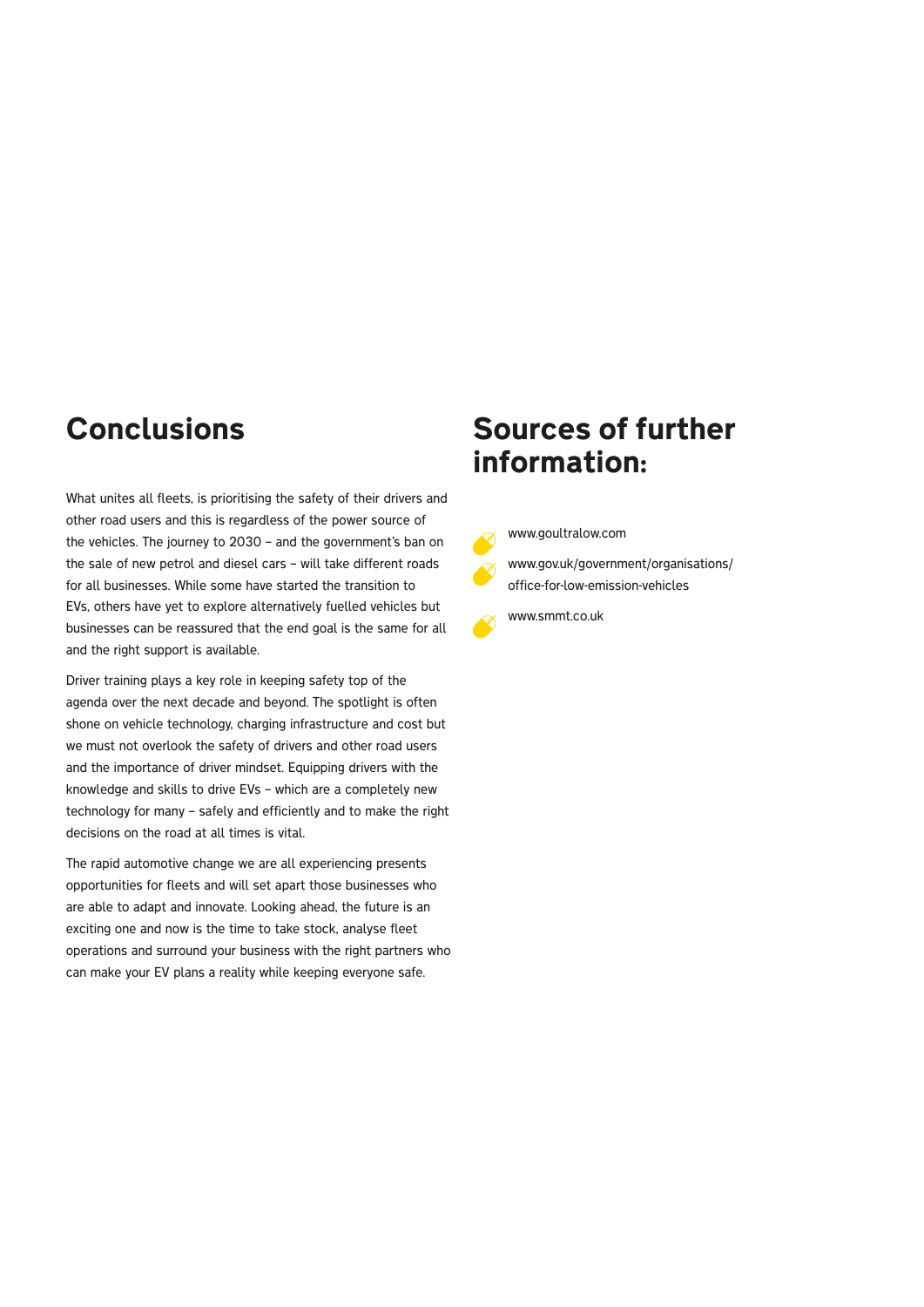

## With thanks to:

Jon Burdekin, Owner and Managing Director of Jon Burdekin Fleet Consulting Ltd. www.jbfleetconsulting.co.uk